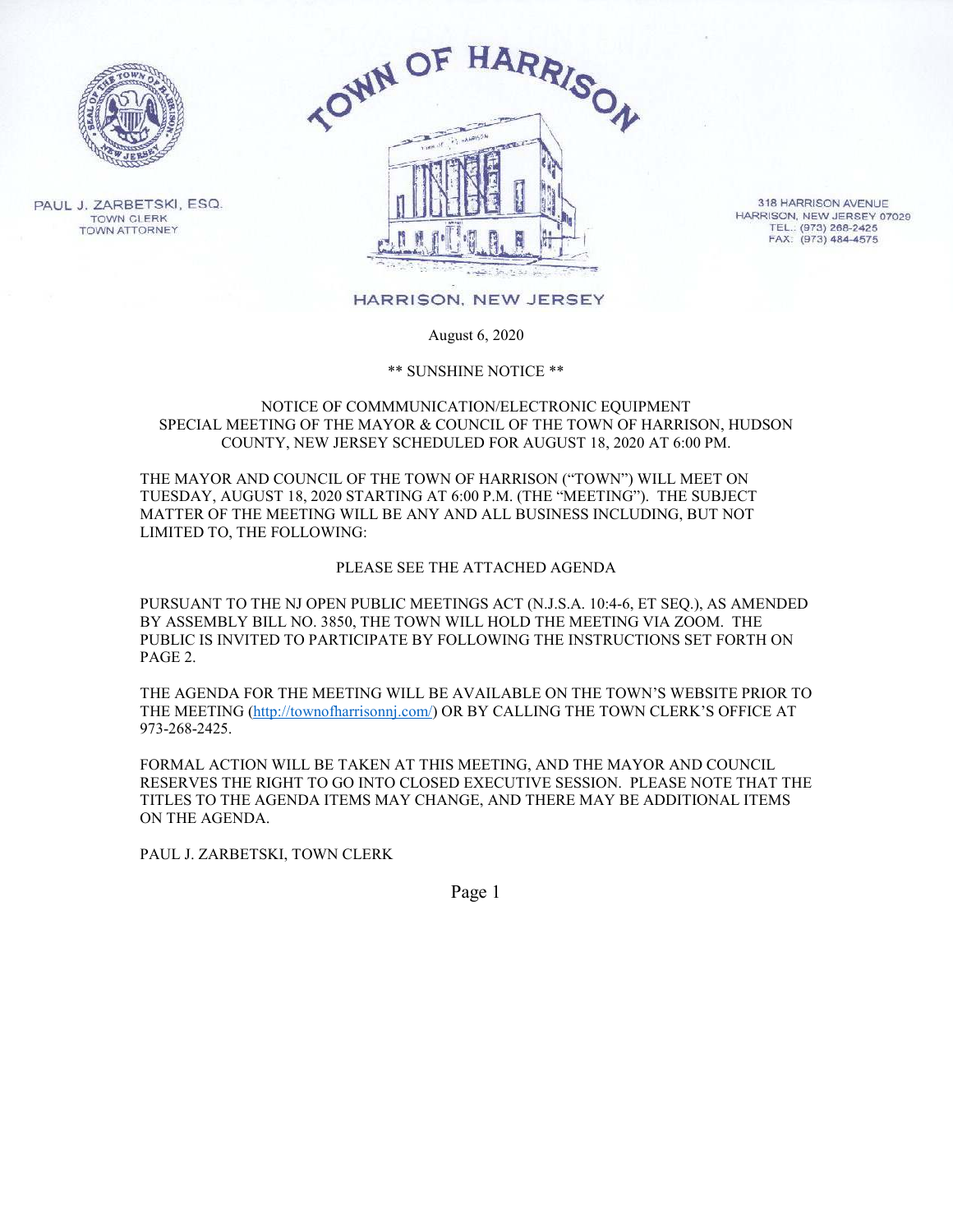Hi there,

You are invited to a Zoom webinar. When: Aug 18, 2020 06:00 PM Eastern Time (US and Canada) Topic: Mayor & Council Meeting (8/18/2020)

Please click the link below to join the webinar:

https://us02web.zoom.us/j/85785579227?pwd=WHFXUGFLN2w1SHlBYW1IZUtSSnpCUT09 Passcode: 331197 Or iPhone one-tap : US: +13126266799,,85785579227#,,,,,,0#,,331197# or +16468769923,,85785579227#,,,,,,0#,,331197# Or Telephone: Dial(for higher quality, dial a number based on your current location): US: +1 312 626 6799 or +1 646 876 9923 or +1 301 715 8592 or +1 346 248 7799 or +1 408 638 0968 or +1 669 900 6833 or +1 253 215 8782 Webinar ID: 857 8557 9227 Passcode: 331197 International numbers available: https://us02web.zoom.us/u/k7xmW6t5V